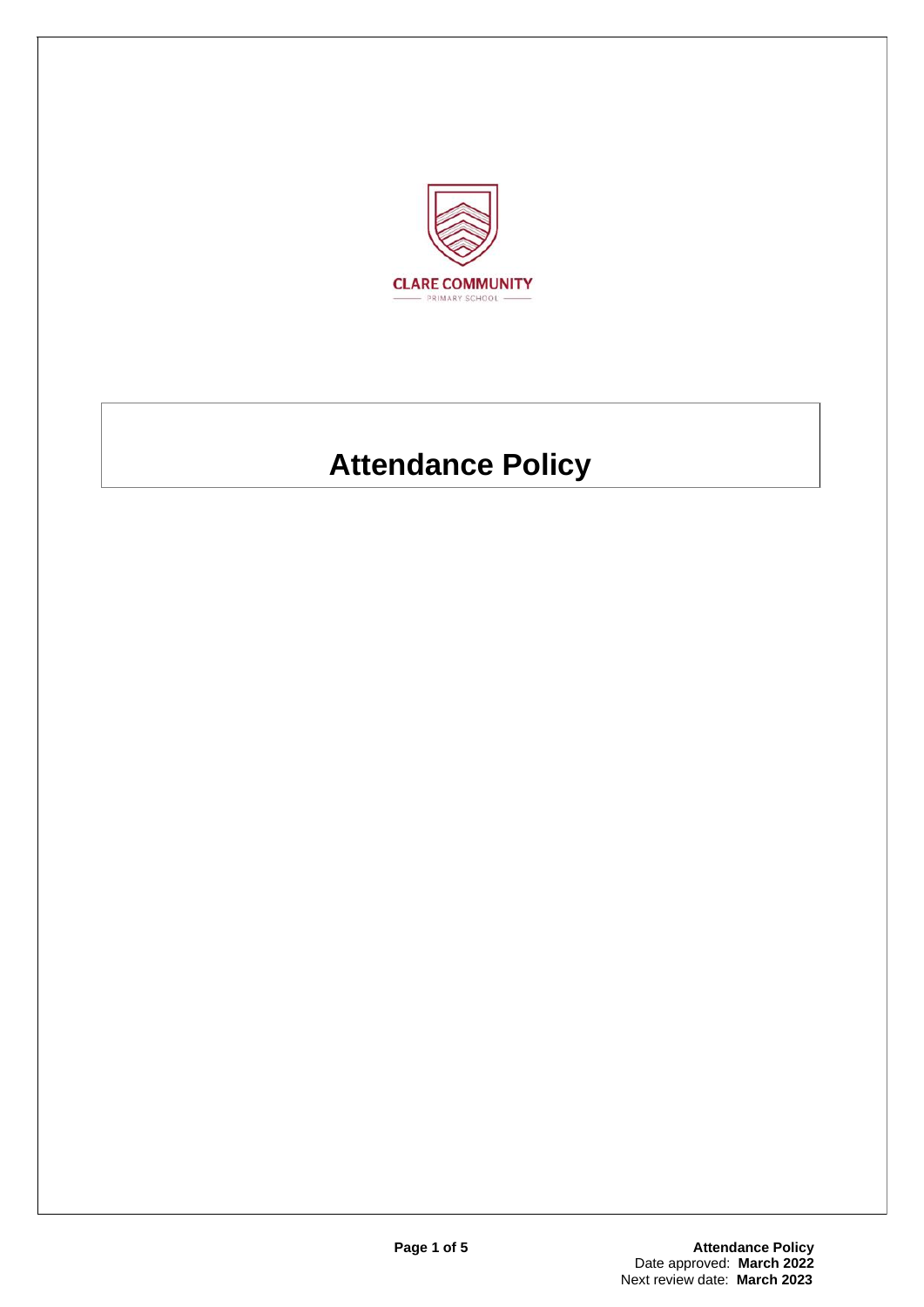This policy is written with regard to DfE document 'School Attendance 2016' and advice from Suffolk County Council's Education Welfare Service.

# **1. Aim**

The aim of this policy is to encourage pupils to attend school every day (190 days per year) in order to take full advantage of the opportunities available. Regular and punctual attendance at school is a legal requirement and it is essential in order for pupils to maximise their chances of success. There is clear evidence showing strong links between excellent attainment and excellent school attendance.

# **2. Purpose**

The Education Act 1996 requires parents ('parents' refers to parents and carers) to ensure that their children receive efficient, full-time education. Parents are responsible for their child's school attendance and punctuality. Schools are responsible for recording pupil attendance twice each day: once at the start of the morning session and once during the afternoon session. An entry must be made in the attendance register for all pupils of compulsory school age who are on the school's roll.

## The School Day

- The school day for pupils begins at  $8.45$ am  $-$  by this time all pupils should be on the school's premises and lining up on the top playground with their class.
- Pupils will then be registered in their classrooms by a member of staff.
- The school gate will be manned by a member of staff for a further 5 minutes.
- Children arriving at school after 8:50am should enter through the front office and will be marked as late (L) in the register.
- Children arriving after 9am when registration closes will be marked as unauthorised late (U).
- Lateness is monitored on a fortnightly basis by the Attendance officer and the Headteacher.
- Afternoon registration takes place in pupils' classrooms by a member of staff;
- The school day ends at 3.00 for EYFS, 3:05 for KS1 and 3:15 for KS2.

## **3. Attendance Procedures**

- Parents are asked to contact school before 9.00am to notify the Attendance Officer of a child's absence.
- Authorised absence, e.g. illness or medical appointments, must be supported by a phone call, email or letter from parents explaining the reason for the absence **as well as** written confirmation of the appointment from the appropriate body.
- Parents who wish to collect their child from the premises during the school day will be expected to email the school in advance and bring a letter explaining the reason for absence.
- Where parents fail to make contact providing a reason for absence, the School Attendance Officer will endeavour to contact them. If contact is not made by 12pm SLT will be alerted and will ensure safeguarding action is taken where necessary.

## **4. Responsibilities (In line with the Home-School Agreement)**

- Pupils are registered accurately and efficiently:
- Attendance targets are set for individual pupils and the whole school.
- Attendance and punctuality data is reviewed fortnightly.

Pupils are expected to:

• Attend school regularly and be registered punctually;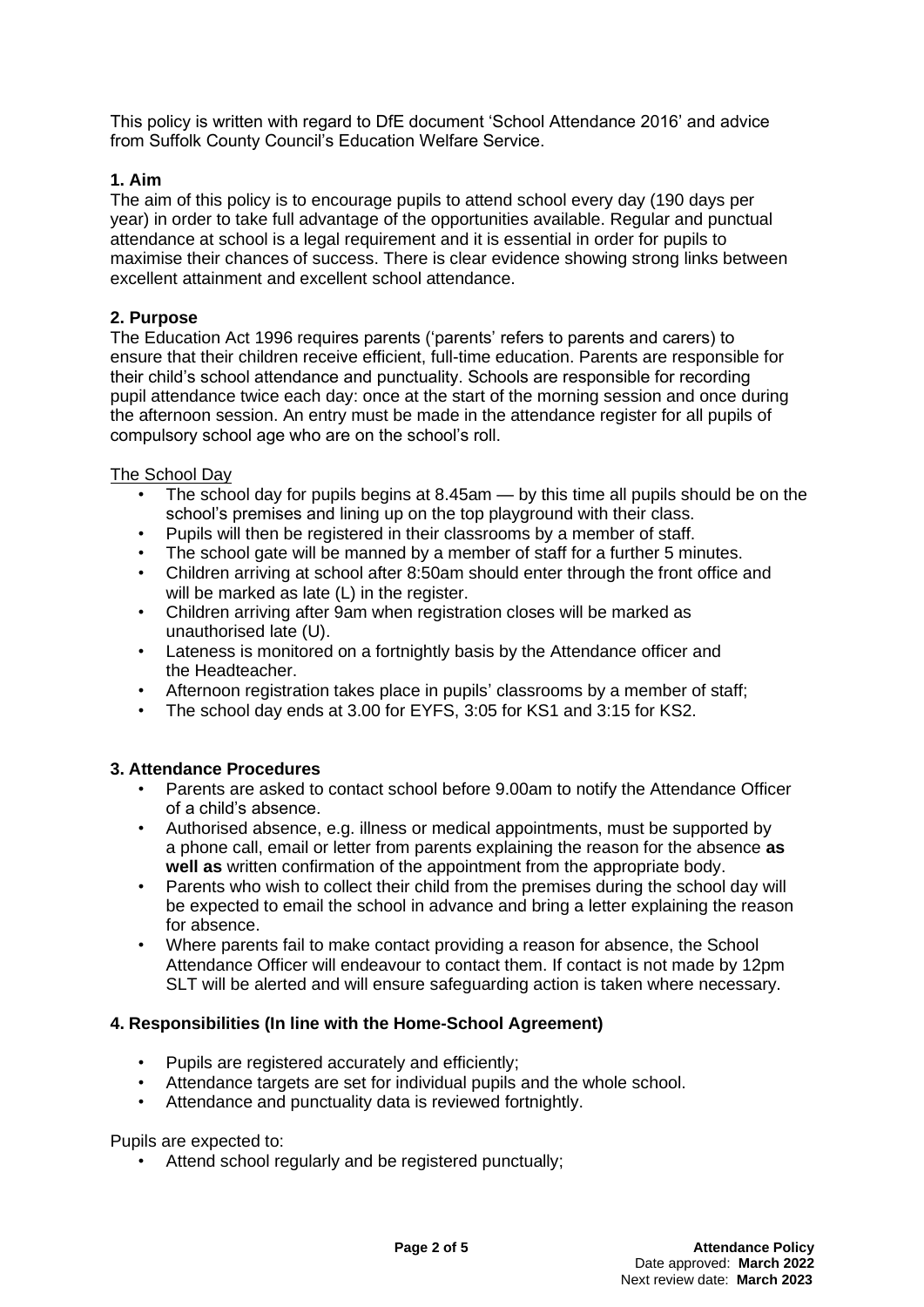Parents or Carers will:

- Ensure good attendance (97% and above);
- Inform the school on each day of absence and give a specific reason for the absence;
- Discuss any planned absences with the school in advance and seek the appropriate leave of absence in good time, being aware that this will only be coded as an authorised absence in exceptional circumstances.

# **5. Monitoring Attendance**

## Class Teacher/Cover Staff

- Class teachers/Cover staff have the responsibility of registering pupils' attendance at the beginning of the morning and afternoon sessions;
- And will ensure that the registers are completed in accordance with the appropriate regulations;
- Absence notes from parents will be checked by class teachers or Reception for their authenticity and will be passed to the Attendance Officer for recording; absences which are telephoned or emailed will also be recorded.

#### Attendance Team

The Attendance Team comprises of the Attendance Officer and the Headteacher who will;

- liaise closely with class teachers in checking that registers are completed accurately;
- ensure that the registers are available for scrutiny and for emergencies e.g. fire drills;
- ensure that all absences are recorded accurately and in accordance with regulations;
- notify parents on the day when a child is absent from school and where no reason has been received from the parents, in line with Safeguarding procedures;
- meet regularly to review the attendance of pupils and issue relevant letters to parents;
- meet with the Education Welfare Officer to monitor attendance and discuss individual concerns;
- provide the Governing Body with a termly attendance update.

## Notification to Parents

The category of Persistent Absentee is applicable to any pupil whose attendance, for whatever reason, falls below 90%. When this happens the school is legally obliged to discuss the case with the Education Welfare Officer to agree a plan of action.

- The attendance team will meet regularly to monitor attendance and parents will receive notification by email (or letter if they are not online) when attendance drops below 93% without a valid health reason.
- If a pupils attendance falls below 90%, and to try and avoid the involvement of the Education Welfare Officer, parents will be invited to discuss ways to improve attendance at school.
- Should the pupil's attendance then drop below 85% the Education Welfare Officer will insist that we request medical evidence\* to support all future absences relating to illness. Failure to provide documentation will result in an unauthorised absence mark being recorded.
- A referral will be made to the Education Welfare Officer for either a Prevention meeting or a Fast Track Referral if attendance does not improve. In this case, parents will be invited to a meeting by letter.

*\*An example of medical evidence could be an appointment card, copy of a prescription, a hospital discharge letter or a stamped surgery compliment slip (a doctors' letter is not required). A email notification or text message would also be acceptable.*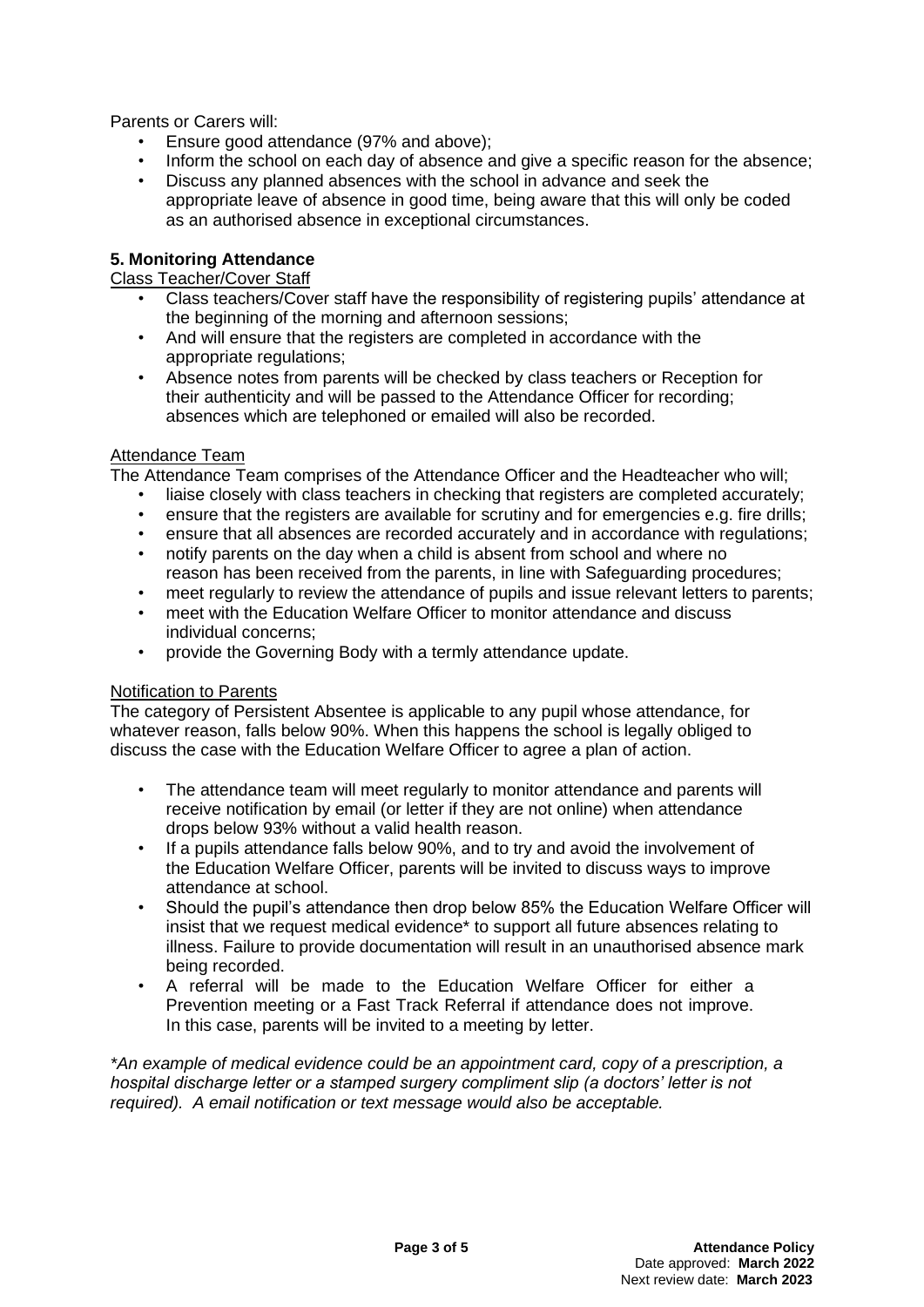**6. Temporary Changes to School Start and Finish Times**

*During certain exceptional periods of schooling, temporary changes to start and finish times may be put in place by the Headteacher. These will be clearly communicated to parents and carers in advance of arrangements beginning, and before there is a return to normal procedures.*

*During periods of online schooling, daily attendance will be measured by participation in timetabled activities such as online lessons and completion of set pieces of work which will be shared with class teachers using our online learning platform, Tapestry.*

*Parents will be expected to inform the office if children are unable to attend online lessons in the normal manner and following the normal timescales.* 

*Class teachers will keep track of participation and completion of set work. They will inform the office and Headteacher of any children where contact is not made on a daily basis. Parents and carers will then be contacted to establish why children have not been participating in the programme offered.* 

#### **7. Punctuality**

- All pupils are expected to be punctual for the start of school, at 8.45am, and to lessons.
- Pupils arriving after registration at 8.45am will be marked as late using an L code.
- Pupils arriving after registers close at 8.50am will be marked as an unauthorised absence. This will be coded as a U.

#### **8. Unauthorised Absence**

An absence will be recorded as unauthorised if:

- School has not given approval in advance for a student to be absent;
- School does not accept a given explanation as satisfactory justification for absence;
- Medical evidence requested by the School is not forthcoming;
- No explanation of absence is received within two weeks.

Unauthorised Absence Procedures

- If a pupil of compulsory school age is absent, the register must show whether that absence is authorised or unauthorised. Parents may not authorise any absence as only the Headteacher has the authority to do this. In cases where parents seem to condone unauthorised absence, school may involve the Education Welfare Officer;
- The Governing Body have agreed to adopt the Government initiative of imposing Penalty Notices in cases of persistent unauthorised absence and persistent lateness to registration;
- Parents will receive a written warning of the possibility of a Penalty Notice being issued once there have been 6 sessions (am or pm) of unauthorised absence.
- Up to two penalty notices can be issued per year for each instance of absence.
- Once a child has 8 sessions (am or pm) of unauthorised absence, a Penalty Notice will be issued.
- Penalty Notices are issued, on behalf of the School by Suffolk County Council, to the family home. The fine for unauthorised absence currently stands at £60 per parent, per child. Non-payment of the Penalty within the 28 day time limit will result in an increased fine of £120 per parent, per child. Non-payment of the increased fine will trigger the prosecution process under the Provisions of Section 444 of the 1996 Education Act.
- In circumstances where a Penalty Notice has been served with no impact or attendance patterns show exceptionally poor attendance, the school may request